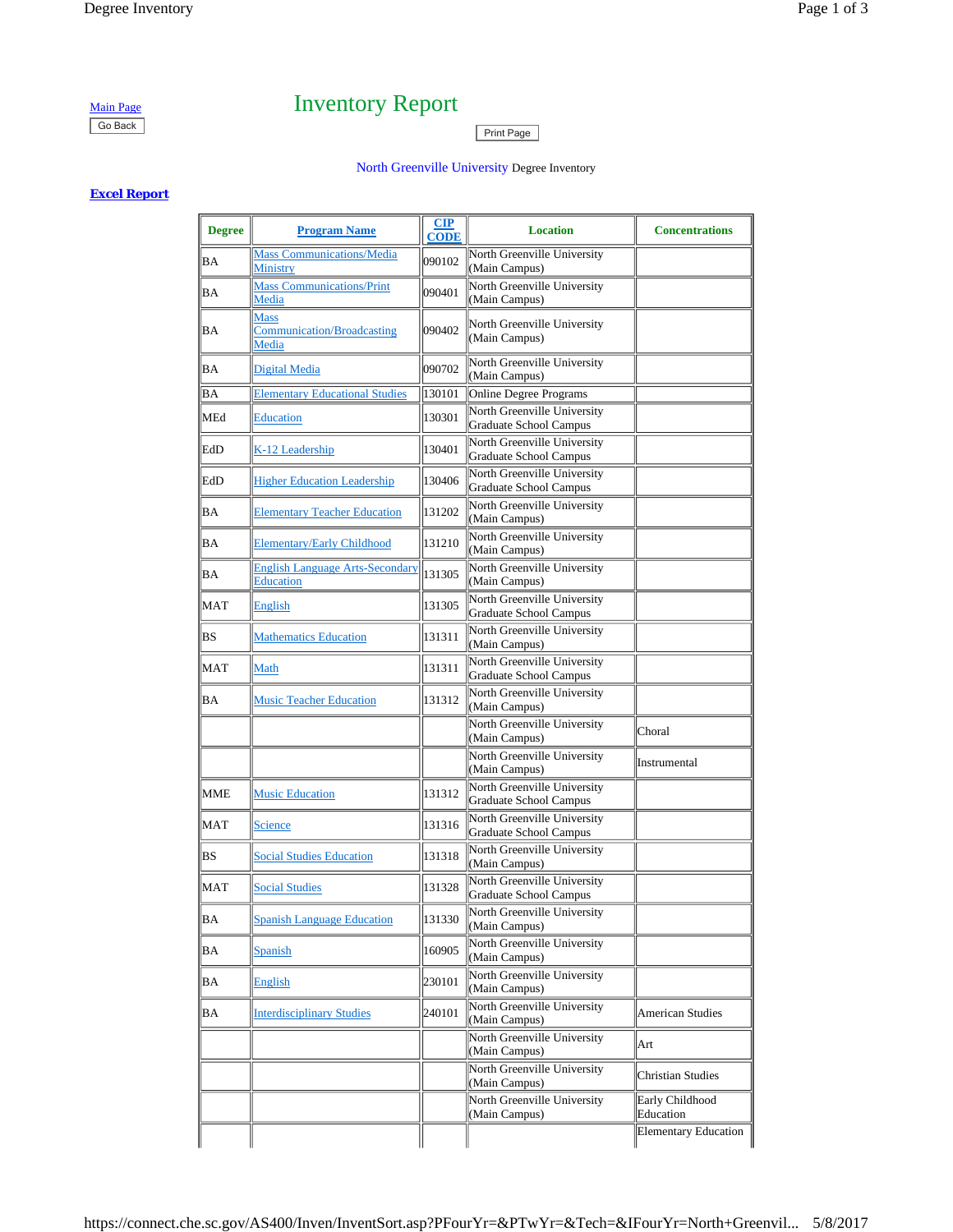|           |                                                       |        | North Greenville University<br>(Main Campus)          |                                   |
|-----------|-------------------------------------------------------|--------|-------------------------------------------------------|-----------------------------------|
|           |                                                       |        | North Greenville University                           | English                           |
|           |                                                       |        | (Main Campus)<br>North Greenville University          |                                   |
|           |                                                       |        | (Main Campus)<br>North Greenville University          | History                           |
|           |                                                       |        | (Main Campus)                                         | <b>Mass Communication</b>         |
|           |                                                       |        | North Greenville University<br>(Main Campus)          | Music                             |
|           |                                                       |        | North Greenville University<br>(Main Campus)          | Spanish                           |
|           |                                                       |        | North Greenville University<br>(Main Campus)          | French                            |
|           |                                                       |        | North Greenville University<br>(Main Campus)          | Linguistics                       |
|           |                                                       |        | North Greenville University<br>(Main Campus)          | Theatre                           |
|           |                                                       |        | North Greenville University<br>(Main Campus)          | Musical Theatre                   |
|           |                                                       |        | North Greenville University<br>(Main Campus)          | <b>Political Science</b>          |
|           |                                                       |        | North Greenville University<br>(Main Campus)          | Criminal Justice &<br>Legal Studi |
| <b>BS</b> | <b>Interdisciplinary Studies</b>                      | 240101 | North Greenville University<br>(Main Campus)          |                                   |
|           |                                                       |        | North Greenville University<br>(Main Campus)          | <b>Business</b><br>Administration |
|           |                                                       |        | North Greenville University<br>(Main Campus)          | Computer Science                  |
|           |                                                       |        | North Greenville University<br>(Main Campus)          | Math                              |
|           |                                                       |        | North Greenville University<br>(Main Campus)          | Natural Science<br>(Biology)      |
|           |                                                       |        | North Greenville University<br>(Main Campus)          | Sport Management                  |
|           |                                                       |        | North Greenville University<br>(Main Campus)          | Counseling<br>Psychology          |
|           |                                                       |        | North Greenville University<br>(Main Campus)          | Accounting                        |
|           |                                                       |        | North Greenville University<br>(Main Campus)          | Economics                         |
|           |                                                       |        | North Greenville University<br>(Main Campus)          | Marketing                         |
| ВS        | <b>General Studies</b>                                | 240102 | Online Degree Programs                                |                                   |
| ВA        | <b>General Studies</b>                                | 240102 | Online Degree Programs<br>North Greenville University |                                   |
|           | Bachelors Undecided, Undeclared                       | 240102 | (Main Campus)                                         |                                   |
| BS        | <b>Biology</b>                                        | 260101 | North Greenville University<br>(Main Campus)          |                                   |
| <b>BS</b> | <b>Mathematics</b>                                    | 270101 | North Greenville University<br>(Main Campus)          |                                   |
| <b>BS</b> | <b>Broadfield Science w/Biology</b>                   | 300101 | North Greenville University<br>(Main Campus)          |                                   |
|           |                                                       |        | North Greenville University<br>(Main Campus)          | Secondary Education               |
| <b>BS</b> | Parks, Recreation & Leisure<br>Studies-Outdoor Ldrshp | 310101 | North Greenville University<br>(Main Campus)          |                                   |
| <b>BS</b> | <b>Sport Management</b>                               | 310504 | North Greenville University<br>(Main Campus)          |                                   |
|           |                                                       |        | North Greenville University<br>(Main Campus)          | Coaching Education                |
| <b>BS</b> | <b>Health Promotion and Wellness</b>                  | 310599 | North Greenville University<br>(Main Campus)          |                                   |
| BA        | <b>Christian Studies</b>                              | 390201 | North Greenville University<br>(Main Campus)          |                                   |
|           |                                                       |        | <b>Online Degree Programs</b>                         |                                   |